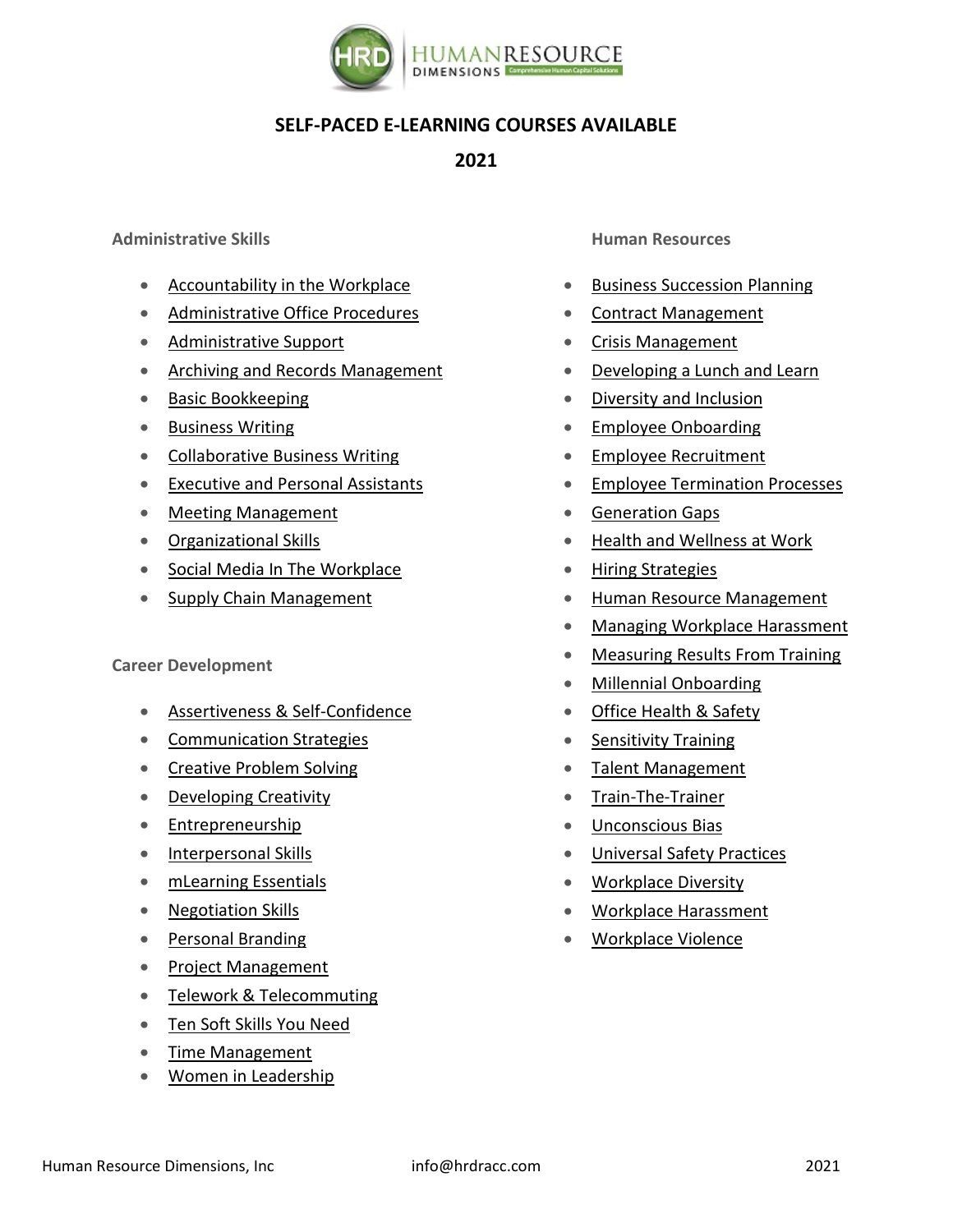

**Personal Development**

- [Adult Learning -](https://corporatetrainingmaterials.com/products/Adult-Learning-Mental-Skills) Mental Skills
- [Adult Learning -](https://corporatetrainingmaterials.com/products/Adult-Learning-Physical-Skills) Physical Skills
- [Anger Management](https://corporatetrainingmaterials.com/products/Anger-Management)
- [Attention Management](https://corporatetrainingmaterials.com/products/Attention-Management)
- [Being A Likeable Boss](https://corporatetrainingmaterials.com/products/Being-A-Likeable-Boss)
- [Critical Thinking](https://corporatetrainingmaterials.com/products/Critical-Thinking)
- [Emotional Intelligence](https://corporatetrainingmaterials.com/products/Emotional-Intelligence)
- [Emotional Intelligence at Work](https://corporatetrainingmaterials.com/products/Emotional-Intelligence-at-work)
- [Goal Setting and Getting Things Done](https://corporatetrainingmaterials.com/products/Goal-Setting-and-Getting-Things-Done)
- [Improving Mindfulness](https://corporatetrainingmaterials.com/products/Improving-Mindfulness)
- [Improving Self-Awareness](https://corporatetrainingmaterials.com/products/Improving-Self-Awareness)
- [Increasing Your Happiness](https://corporatetrainingmaterials.com/products/Increasing-Your-Happiness)
- [Job Search Skills](https://corporatetrainingmaterials.com/products/Job-Search-Skills)
- [Life Coaching Essentials](https://corporatetrainingmaterials.com/products/Life-Coaching-Essentials)
- [Managing Personal Finances](https://corporatetrainingmaterials.com/products/Managing-Personal-Finances)
- [Managing Workplace Anxiety](https://corporatetrainingmaterials.com/products/Managing-Workplace-Anxiety)
- [Personal Productivity](https://corporatetrainingmaterials.com/products/Personal-Productivity)
- [Public Speaking](https://corporatetrainingmaterials.com/products/Public-Speaking)
- [Social Intelligence](https://corporatetrainingmaterials.com/products/Social-Intelligence)
- [Social Learning](https://corporatetrainingmaterials.com/products/Social-Learning)
- [Stress Management](https://corporatetrainingmaterials.com/products/Stress-Management)
- [Taking Initiative](https://corporatetrainingmaterials.com/products/Taking-Initiative)
- [Trust Building and Resilience](https://corporatetrainingmaterials.com/products/trust-building-and-resilience)
- [Work-Life Balance](https://corporatetrainingmaterials.com/products/Work-Life-Balance)

**Sales & Marketing**

- [Body Language Basics](https://corporatetrainingmaterials.com/products/Body-Language-Basics)
- [Call Center Training](https://corporatetrainingmaterials.com/products/Call-Center-Training)
- [Coaching Salespeople](https://corporatetrainingmaterials.com/products/Coaching-Salespeople)
- [Contact Center Training](https://corporatetrainingmaterials.com/products/Contact-Center-Training)
- [Creating a Great Webinar](https://corporatetrainingmaterials.com/products/Creating-a-Great-Webinar)
- [Employee Recognition](https://corporatetrainingmaterials.com/products/Employee-Recognition)
- [Event Planning](https://corporatetrainingmaterials.com/products/Event-Planning)
- [High Performance Teams Inside the](https://corporatetrainingmaterials.com/products/High-Performance-Teams-Inside-the-Company)  [Company](https://corporatetrainingmaterials.com/products/High-Performance-Teams-Inside-the-Company)
- [High Performance Teams Remote](https://corporatetrainingmaterials.com/products/High-Performance-Teams-Remote-Workforce)  **[Workforce](https://corporatetrainingmaterials.com/products/High-Performance-Teams-Remote-Workforce)**
- [In Person Sales](https://corporatetrainingmaterials.com/products/In-Person-Sales)
- [Internet Marketing Fundamentals](https://corporatetrainingmaterials.com/products/Internet-Marketing-Fundamentals)
- [Marketing Basics](https://corporatetrainingmaterials.com/products/Marketing-Basics)
- Media & [Public Relations](https://corporatetrainingmaterials.com/products/Media-And-Public-Relations)
- [Motivating Your Sales Team](https://corporatetrainingmaterials.com/products/Motivating-Your-Sales-Team)
- [Multi-Level Marketing](https://corporatetrainingmaterials.com/products/Multi-Level-Marketing)
- [Overcoming Sales Objections](https://corporatetrainingmaterials.com/products/Overcoming-Sales-Objections)
- [Presentation Skills](https://corporatetrainingmaterials.com/products/Presentation-Skills)
- [Proposal Writing](https://corporatetrainingmaterials.com/products/Proposal-Writing)
- [Prospecting and Lead Generation](https://corporatetrainingmaterials.com/products/Prospecting-and-Lead-Generation)
- [Sales Fundamentals](https://corporatetrainingmaterials.com/products/Sales-Fundamentals)
- [Servant Leadership](https://corporatetrainingmaterials.com/products/Servant-Leadership)
- [Social Media Marketing](https://corporatetrainingmaterials.com/products/Social-Media-Marketing)
- [Telephone Etiquette](https://corporatetrainingmaterials.com/products/Telephone-Etiquette)
- [Top 10 Sales Secrets](https://corporatetrainingmaterials.com/products/Top-10-Sales-Secrets)
- [Trade Show Staff Training](https://corporatetrainingmaterials.com/products/Trade-Show-Staff-Training)